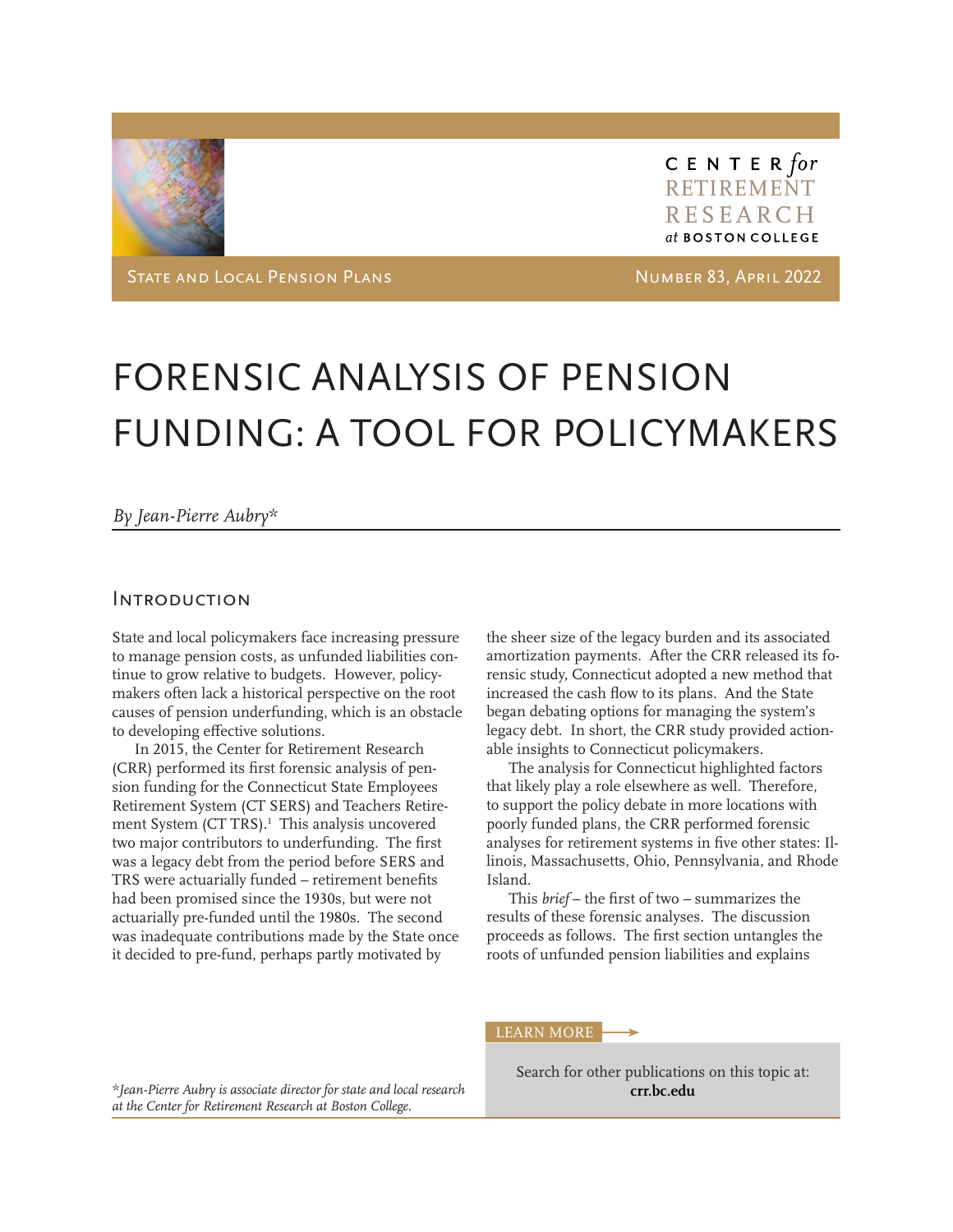why the legacy debt from many decades ago continues to impact the finances of plans today. The second section quantifies the size of the legacy burden. The third section discusses how this burden may have encouraged questionable policies for managing later liabilities. The final section concludes that the lack of understanding of legacy debt is hindering progress on pension funding and that moving forward requires a new framework for managing these unfunded liabilities, which will be the topic of a second *brief.* 

# Key Takeaways from the Forensic Analyses

The forensic analyses were conducted for the 13 major state-administered retirement systems in Connecticut, Illinois, Massachusetts, Ohio, Pennsylvania, and Rhode Island. Each analysis began with the earliest financial report available for the retirement system – generally from the 1940s – and then used subsequent reports to build a timeline of key events in the system's funding history.

A key overall finding is that many of the retirement systems have been providing benefits since the early 1900s, but the benefits were not funded using modern actuarial practices until much later. The timeline for Massachusetts' State Employees Retirement System (MA SERS) is typical (see Figure 1). The system was established in 1911, but did not start actuarially pre-funding until 1982 – saddling it with decades of unfunded benefit accruals.

1911 1921 1931 1941 1951 1961 1971 1981 1991 2001 2011 2021 **1911:**  Legislature establishes plan **2000: 1982:** Begins full actuarial funding **2021:** SERS is 67% funded

Figure 1. Timeline of Key Funding Events for MA

SERS, 1911 to 2021

**1974:**  First valuation published

SERS peaks at 95% funded

*Source:* Author's illustration based on review of various government and retirement system financial reports.

For many systems, benefits were initially funded under a pay-go approach, in which annual payments to retired workers were simply paid out of current government revenues (see Table 1). Other systems adopted some form of actuarial funding, but these early norms were much more lax than later methods, also resulting in unfunded liabilities.<sup>2</sup> In either case, these retirement systems were saddled with unfunded liabilities when they moved to the modern actuarial approach.

| State | Retirement<br>system | Inception<br>of<br>system | Initial<br>funding<br>method | Shift to<br>modern<br>actuarial<br>funding |
|-------|----------------------|---------------------------|------------------------------|--------------------------------------------|
| CT    | <b>SERS</b>          | 1939                      | Pay-go                       | 1985                                       |
| CT    | Teachers             | 1939                      | Pay-go                       | 1994                                       |
| H.    | <b>SERS</b>          | 1944                      | Pay-go                       | 1996                                       |
| H.    | Teachers             | 1939                      | Pay-go                       | 1996                                       |
| H.    | Universities         | 1941                      | Pay-go                       | 1996                                       |
| МA    | <b>SERS</b>          | 1911                      | Pay-go                       | 1982                                       |
| МA    | Teachers             | 1914                      | Pay-go                       | 1982                                       |
| OН    | PERS                 | 1935                      | Actuarial                    | 1968                                       |
| OН    | School Employees     | 1937                      | Actuarial                    | 1968                                       |
| OН    | Teachers             | 1919                      | Actuarial                    | 1968                                       |
| РA    | School Employees     | 1917                      | Actuarial                    | 1975                                       |
| РA    | State ERS            | 1923                      | Actuarial                    | 1970                                       |
| RI    | ERS                  | 1936                      | Pay-go                       | 1985                                       |

Table 1. Funding History for a Selected Sample of Poorly Funded Retirement Systems

*Source:* Authors' calculations based on review of various retirement system financial reports.

A second key finding of the forensic analysis is that unfunded liabilities for these retirement systems have grown significantly *even after* their shift to modern actuarial funding. The primary reasons for this increase were insufficient contributions; poor investment returns relative to expectations; changes to actuarial assumptions, such as the expected mortality of retirees; the actual experience of plan members relative to those expectations; and – to a lesser extent – benefit increases in the 1980s and 1990s.<sup>3</sup>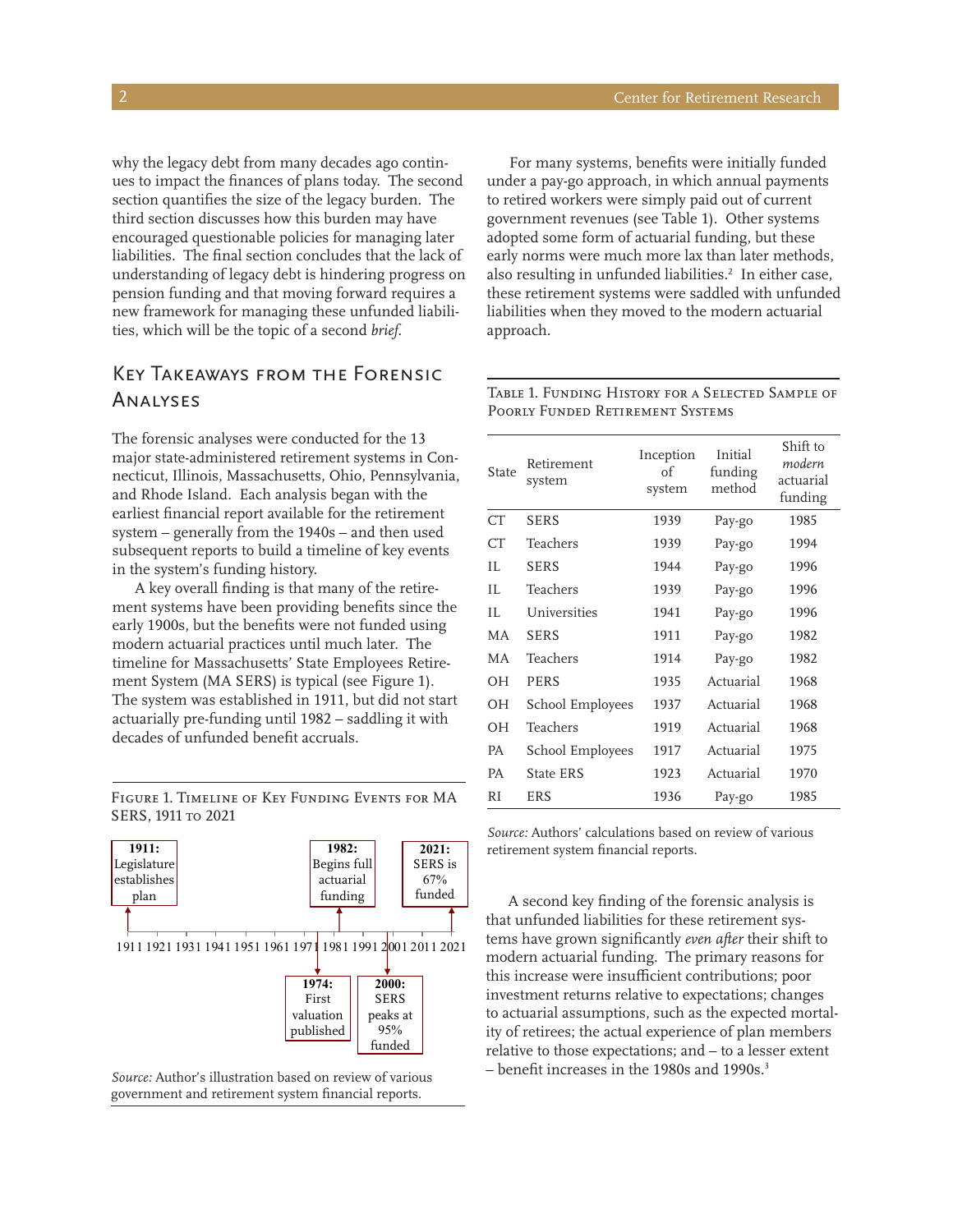Even though legacy pension debt represents unfunded liabilities from a bygone era, the impact is still felt today. Why? Because the initial unfunded benefits were paid in full with some of the money that was intended to fund later benefits – thus underfunding the next cohort. So, while the promised benefit payouts that made up the initial liabilities may no longer be on the system's books, their payment simply created new unfunded liabilities, and the shortfall kept getting passed forward.4 And, even though the amortization payments built into modern funding practices were supposed to incrementally reduce the legacy liabilities being passed forward each period, they were often insufficient.5

## How Large is the Legacy Debt Now?

Determining the portion of today's unfunded liabilities that is due to the initial legacy debt depends on how one allocates the historical contributions and assets of the retirement system. The simplest approach is to conceptually split each retirement system into two systems at the point when modern actuarial funding begins – one system for the legacy liability and the other for ongoing liabilities.

Under a two-system framework, all normal cost contributions made after the split are fully allocated to the ongoing system because normal costs are the value of additional benefits accruing each year and are wholly unrelated to the legacy liabilities. The annual amortization payments, however, are split *proportionally* between the unfunded legacy liability and any unfunded liabilities that occur in the new system.<sup>6</sup> Importantly, the legacy system is assumed to be the first payer of annual benefits (a result of the fact that benefits being paid right after the split would be mostly related to the legacy debt), with any remaining amount paid by the ongoing system. Because annual benefit payments from the legacy system exceed the amortization payments coming in, the legacy system accumulates no assets – all the assets (and, consequently, all the investment gains and losses) accumulate in the ongoing system.<sup>7</sup>

Using this approach to estimate legacy debt for each system in our sample, the results show that legacy debt represents over 40 percent, on average, of today's unfunded liabilities for the sample plans (see Table 2).

| State   | Retirement<br>system    | Legacy<br>debt | Total<br>UAAL | Legacy-to-<br>UAAL |
|---------|-------------------------|----------------|---------------|--------------------|
| CT      | <b>SERS</b>             | \$9.1          | \$22.3        | 41%                |
| CT      | Teachers                | 6.2            | 13.1          | 47                 |
| IL      | <b>SERS</b>             | 12.6           | 30.3          | 42                 |
| IL      | Teachers                | 30.1           | 78            | 39                 |
| IL      | Universities            | 13.1           | 26.8          | 49                 |
| МA      | <b>SERS</b>             | 6.8            | 15.4          | 44                 |
| МA      | Teachers                | 9.8            | 26            | 38                 |
| OН      | PERS                    | 16.8           | 22.8          | 74                 |
| ΟH      | <b>School Employees</b> | 2.2            | 6             | 37                 |
| ΟH      | Teachers                | 16.4           | 22.3          | 74                 |
| PA      | School Employees        | 5.4            | 44.1          | 12                 |
| PА      | State ERS               | 7.3            | 22.4          | 33                 |
| RI      | <b>ERS</b>              | 0.9            | 5.3           | 17                 |
| Average |                         | \$10.5         | \$25.8        | 42%                |

Table 2. Legacy Pension Debt for a Selected Sample of Poorly Funded Retirement Systems, 2019, Billions of Dollars

*Source:* Authors' calculations based on review of various retirement system financial reports.

# How Legacy Debt Can Undermine Current Funding Practices

Ignoring the unique aspects of legacy debt can lead policymakers astray. Legacy debt has never fit well within the modern framework because it stems from a much earlier era and its burden cannot be reasonably allocated to those who should have borne the costs.8 Instead, it reflects the long-term transition costs from an older way of doing things. Managing these liabilities within the modern actuarial system burdens the current generation – who, at this point, is no more responsible for the legacy debt than any other – with the full cost of that transition.

Importantly, forcing legacy liabilities into the modern framework may have also encouraged the use of questionable policies for managing later liabilities – such as using long open amortization periods and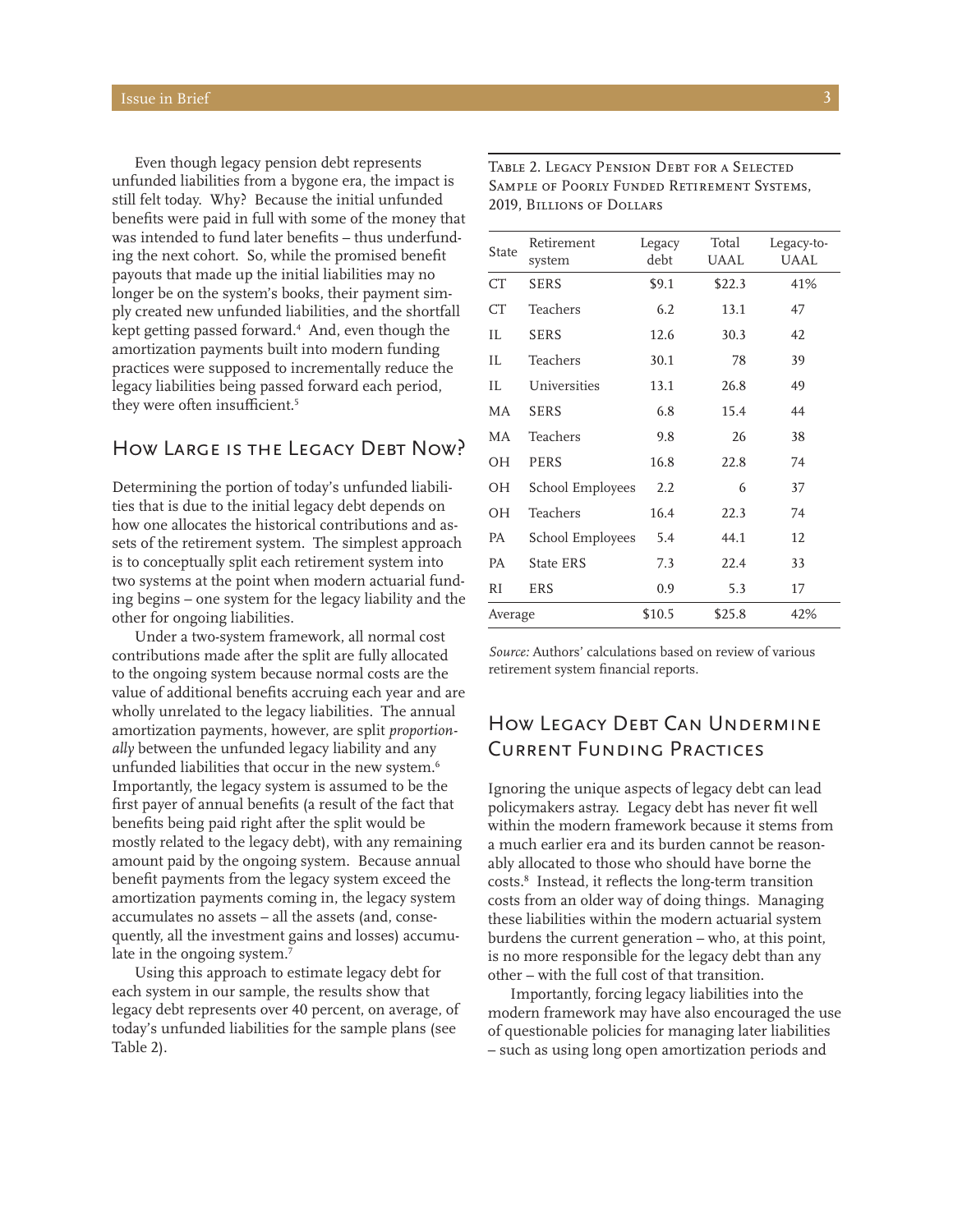using the assumed investment return to value liabilities. When these retirement systems initially shifted to modern actuarial funding, they were faced with the high cost of paying down legacy liabilities, in addition to the basic cost of pre-funding ongoing benefits. It is not difficult to imagine policymakers seeking ways to mitigate the legacy cost by: 1) paying down the legacy debt over a long horizon; and 2) taking greater advantage of equity markets to achieve higher returns.

While long pay-down periods may seem reasonable for managing a costly initial legacy debt accumulated over decades in a prior funding regime, it translates into questionable pension policy when also applied to the more manageable unfunded liabilities that accumulated afterward. In the same vein, the shift away from primarily bond portfolios to more modern investment approaches that include more equities was reasonable and would have driven down costs over time as the higher investment returns were realized. But, using the allocation shift to immediately lower required contributions – before the returns materialized – was questionable policy.9

More recently, rising unfunded liability costs following the Global Financial Crisis resulted in retirement systems taking even more risk in their investment portfolios and increasing their assumed *real* return to limit further increases in expected pension costs.10 And keeping legacy debt within the modern actuarial framework, all else equal, makes currently promised benefits look more expensive than they are – a misperception that encouraged many policymakers to focus on benefits cuts as a primary solution.

This history suggests that continuing to manage legacy liabilities – a relatively intractable transition cost from an earlier era – within the modern actuarial framework may continue to encourage misguided approaches to managing pension liabilities generally.

#### **CONCLUSION**

Policymakers face growing pressure from the rising burden of pension costs. A key finding of this analysis is that the legacy debt, which was built up before modern actuarial funding methods were adopted, accounts for over 40 percent of the sample plans' current aggregate unfunded liability. Policymakers often do not understand the role and meaning of legacy debt, which makes adopting effective funding solutions difficult.

Legacy debt poses a different policy challenge than other sources of unfunded liability. Because these legacy liabilities stem from a much earlier era of pension financing, they reflect the long-term transition costs from an older way of doing things. Continuing to manage legacy debt within the current framework burdens the current generation – who, at this point, is no more responsible for the legacy debt than any other – with the full cost of that transition. And, it may be encouraging misguided approaches to managing more recent unfunded liabilities.

To help inform state policy discourse on unfunded liabilities, the second *brief* in this series will lay out a new framework that could be used to manage legacy debt and other pension liabilities.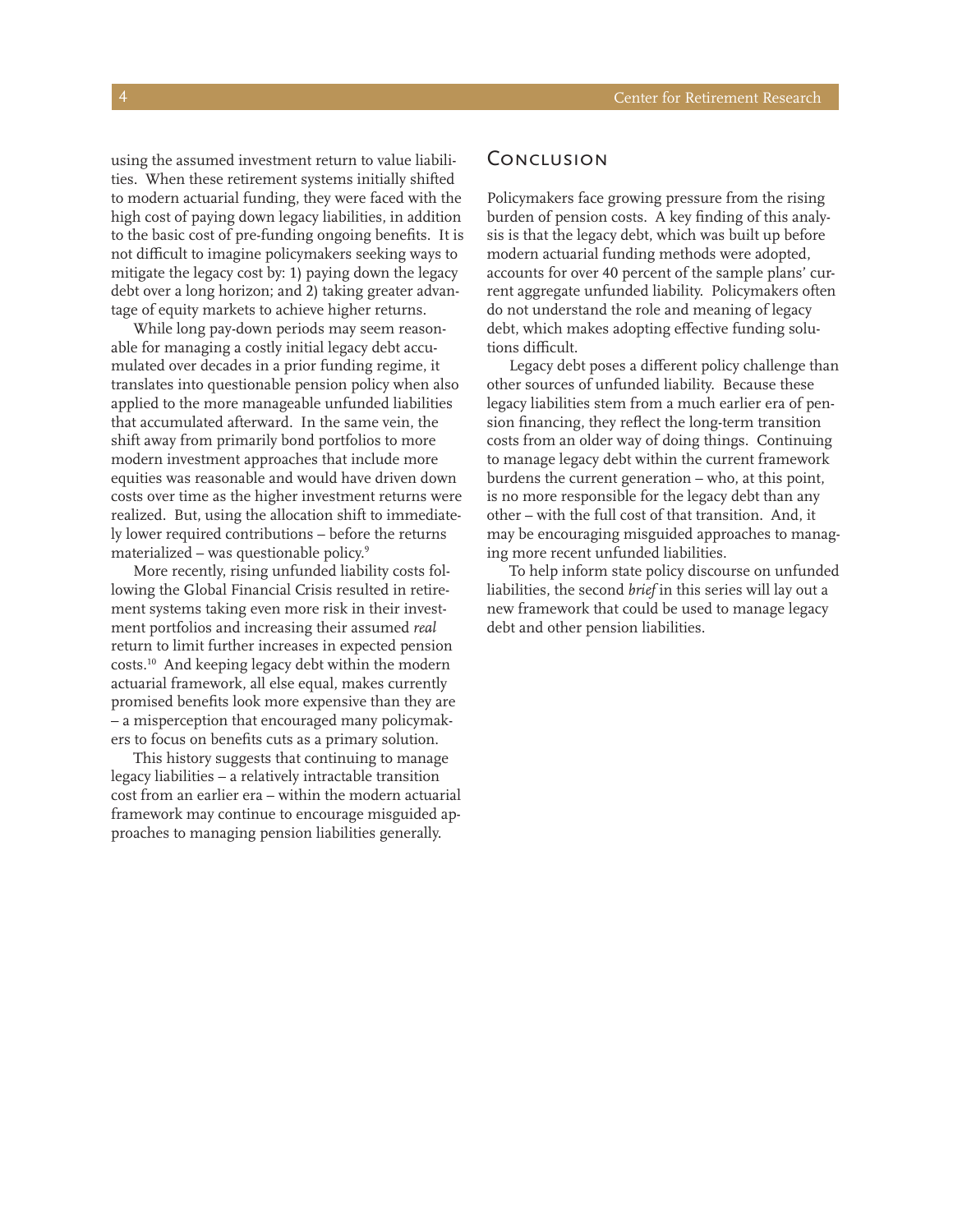#### **ENDNOTES**

1 Aubry and Munnell (2015).

2 For the retirement systems that have used actuarial funding practices from inception, the shift to modern actuarial funding was defined as the first year that normal cost and amortization of unfunded liabilities were explicitly referenced and/or changes to the accrued and unfunded liabilities were closely tracked.

3 Please see [CRR reports](https://crr.bc.edu/special-projects/special-reports/crr-special-series-on-legacy-pension-debt/) on the funding history and growth in unfunded liabilities for specific stateadministered retirement systems in Connecticut, Illinois, Massachusetts, Ohio, Pennsylvania, and Rhode Island. For more on the basic methodology for the forensic analyses, see Munnell and Aubry (2015) or Munnell, Aubry, and Cafarelli (2015).

4 Generally, actuaries assume that pension fund assets and contributions go towards the oldest liabilities first – showing the liabilities of existing retirees to be fully funded and pushing any funding shortfall to the liabilities of active workers. This approach makes sense if one considers how a pension fund works: assets accumulated through the contributions of all members are pooled in the pension fund, invested, and then paid out to retirees on a first-come, firstserved basis. However, in actuality, it is impossible to assign the assets and contributions of a pension trust fund to any specific future promised benefit payouts that underlie accrued liabilities.

5 Amortization payments have been historically insufficient in two ways. First, the calculated payments often fell short of what was needed to keep the unfunded liability from growing in dollar terms each year. Second, governments often paid less than the calculated amount.

6 The amortization payments are split proportionally to reflect the fact that each future promised benefit payout that makes up the retirement system's accrued liability has equal claim to being fully funded.

7 In general, this two-system approach results in legacy liabilities growing similarly to total unfunded liabilities over time (minus the impact of investment performance). Technically, the legacy debt analysis is done as follows. First, the initial debt in the legacy system is rolled forward each year using a standard

formula for tracking growth in unfunded liabilities: legacy liability (t) = legacy liability(t-1) + interest on legacy liability(t-1) – apportioned amortization payment (t) + apportioned actuarial gains and losses on the accrued liability (t). Then, the annual accrued liability for the ongoing system equals the retirement system's reported accrued liability in the year minus the estimated legacy liability. The amortization payment apportioned to legacy debt in each year is based on the relative sizes of the prior year's: 1) legacy liability; and 2) the additional unfunded accrued liability in the ongoing system. The gains and losses apportioned to the legacy debt each year are based on the relative sizes of the prior year's: 1) legacy liability; and 2) the additional accrued liability in the ongoing system.

8 Each year, government workers earn a higher promised retirement benefit because both their salary (on which their benefit payout is based) and their years of tenure in government (which determines the percentage of their salary they receive as a benefit payout) increase. Each year's normal cost represents the current value of that increase in promised future benefits to workers. In theory, paying the normal cost would result in each generation paying for promised benefits as they are earned. In practice, however, the value of future benefits is impossible to determine precisely and additional contributions are required in later periods to ensure that the cost of benefits earned in prior periods does not stretch too far into future periods.

9 While the shift in the asset allocation and discount rates of public plans ostensibly aligned them with those of private sector plans at the time, the underlying mechanics were much different. First, the higher equity allocations observed in private pension trust funds did not capture the significant proportion of private pension assets deposited with life insurance companies and presumably invested in corporate bonds. Second, the higher discount rate used by private plans reflected the prevailing corporate bond interest rates at the time – not their expected return.

10 See Aubry and Wandrei (2019) for details on how, for many retirement systems, a decline in their assumed return masks an increase in the assumed *real* (i.e., net of inflation) return, which lowers costs.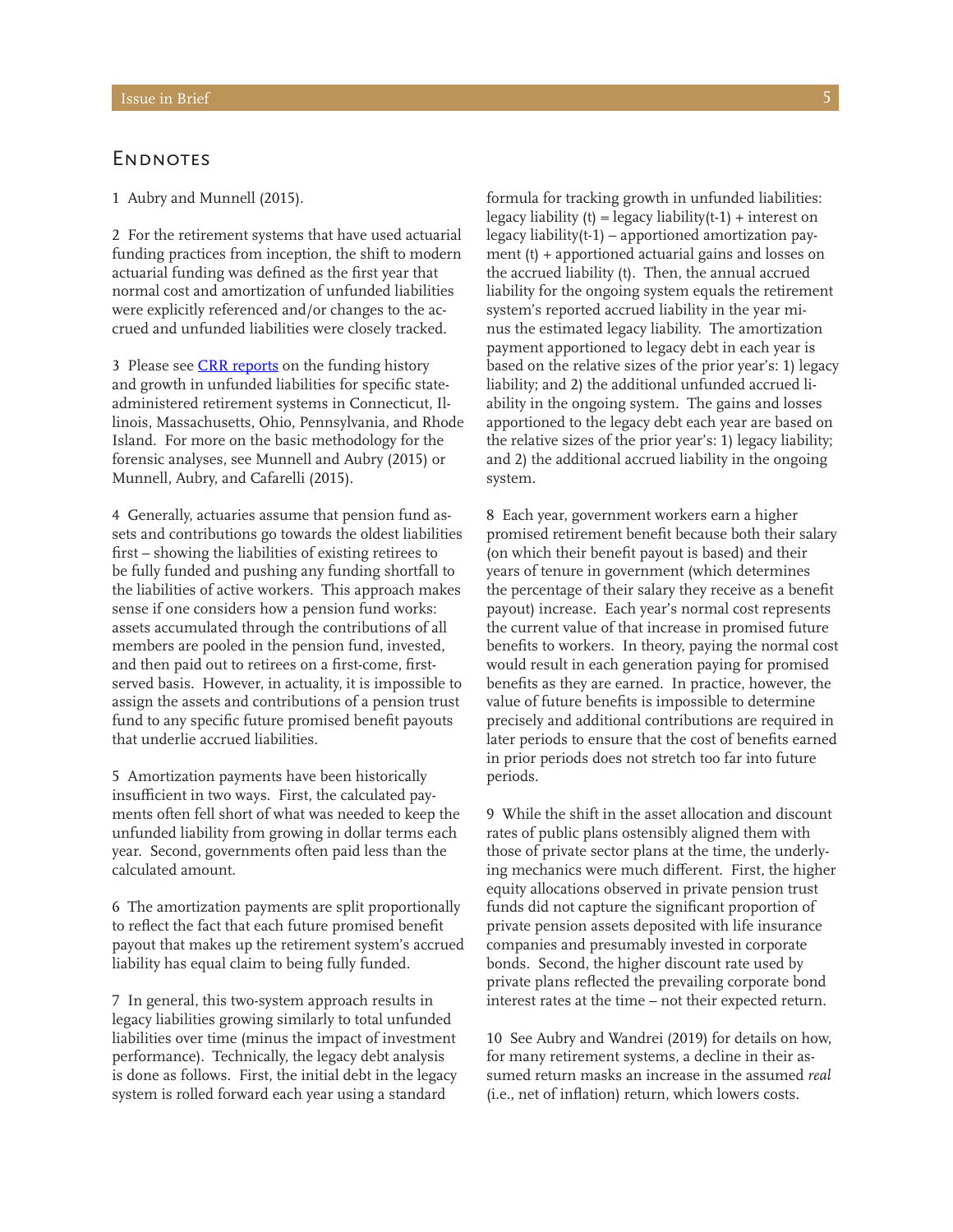#### **REFERENCES**

- Aubry, Jean-Pierre and Kevin Wandrei. 2019. "How Has the Decline in Assumed Returns Affected Plan Costs?" *State and Local Plans Issue in Brief* 66. Chestnut Hill, MA: Center for Retirement Research at Boston College.
- Aubry, Jean-Pierre and Alicia H. Munnell. 2015. "Forensics and the Future of a Connecticut Pension Plan." *State and Local Plans Issue in Brief* 46. Chestnut Hill, MA: Center for Retirement Research at Boston College.
- Munnell, Alicia H., Jean-Pierre Aubry, and Mark Cafarelli. 2015. "How Did State/Local Plans Become Underfunded?" *State and Local Plans Issue in Brief*  42. Chestnut Hill, MA: Center for Retirement Research at Boston College.